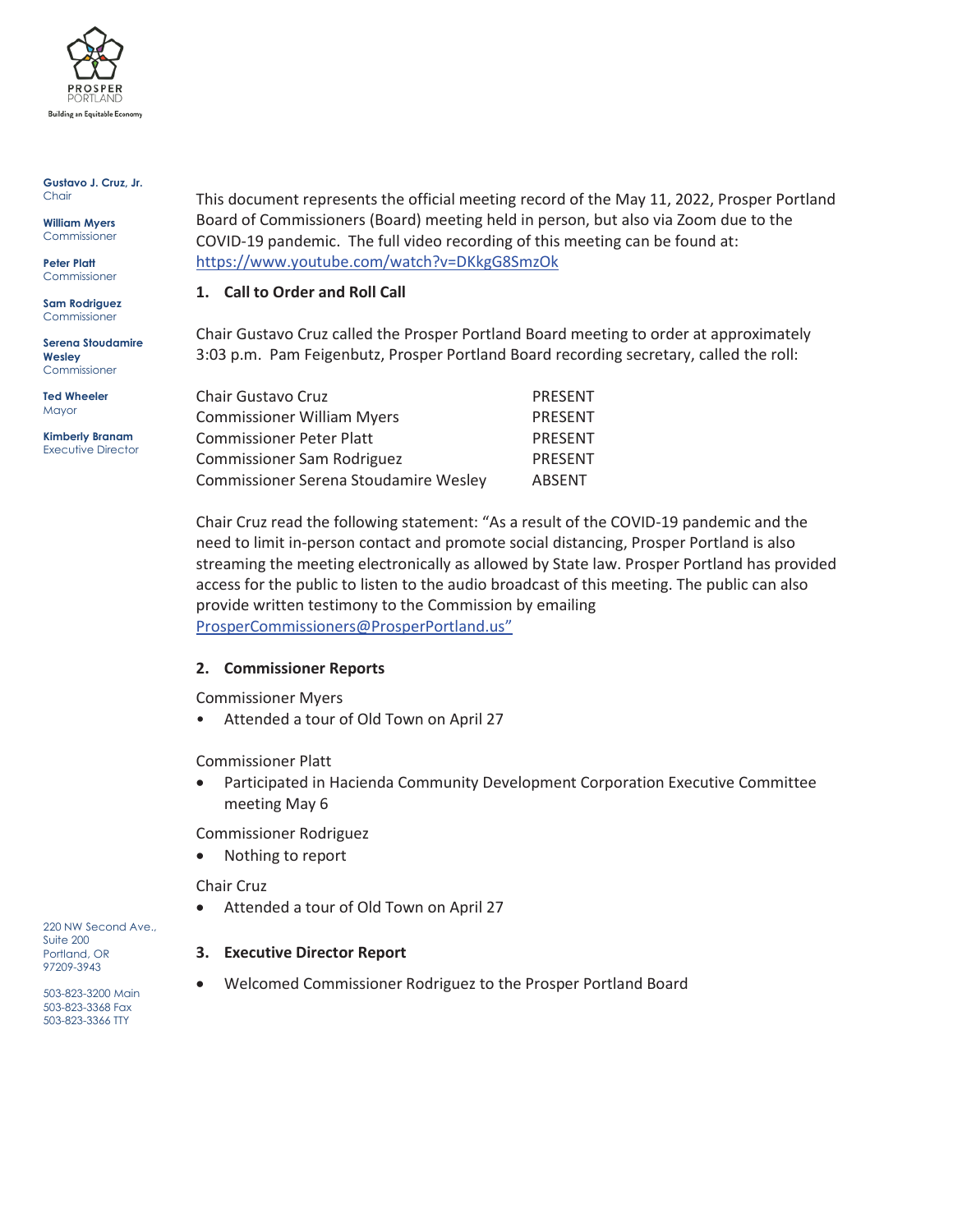

- Shared May is Asian American Pacific Islander Heritage month
- Encouraged people to join the Oregon Rises Above Hate event May 14
- Noted multiple in-person events restarted and joined the following activities: Portland Business Alliance Board of Director's April 21, Technology Association of Oregon's Oregon Technology Awards on May 3, Maker's de Mayo, May 7, and engaged with key partners at Prosper Portland's Mercatus Momentus networking event on April 26. Joined Commissioners Cruz and Meyers on a tour of Old Town with Old Town Community Association on April 27.
- Toured the Cully neighborhood with NAYA partners, Paul Lumley, and Oscar Arana on April 25.
- Mayor Ted Wheeler kicked off National Small Business Week with "Downtown Workers Are Here for Portland," May 2
- Encouraged everyone to join the Mercatus Wellness Fair May 22
- Announced My Peoples Market Ninth addition is set for June 3-5

## **4. Meeting Minutes**

Chair Cruz called for a motion to approve the April 20, 2022, Prosper Portland Board meeting minutes. Commissioner Myers moved and Commissioner Rodriguez seconded the motion.

AYES: Cruz, Myers, Platt, Rodriguez NAYS: None

## **5. Public Comment for Items Not on Agenda**

None.

## **CONSENT AGENDA**

**6. Action Item: Resolution 7448 - Authorizing the Execution of a Contract with McDonald Excavating, Inc. to Provide Tanner Creek Sewer Mitigation Services on the Prosper Portland-Owned Property Located at 1632 NW Naito Parkway in the River District Tax Increment Finance District** 

Chair Cruz called for a motion to approve Resolution No. 7448; Commissioner Myers moved and Commissioner Platt seconded the motion.

AYES: Cruz, Myers, Platt, Rodriguez NAYS: None

**7. Action Item: Resolution 7450 - Adopting Budget Amendment No. 2 for the Fiscal Year Beginning** 

**July 1, 2021, and Ending June 30, 2022; and Making Appropriations** 

Prosper Portland staff presenting this item: *Tony Barnes, Finance Manager* 

With this action, the Prosper Portland Board formally amended the current fiscal year (FY) 2021-22 budget for the second time in the following ways: